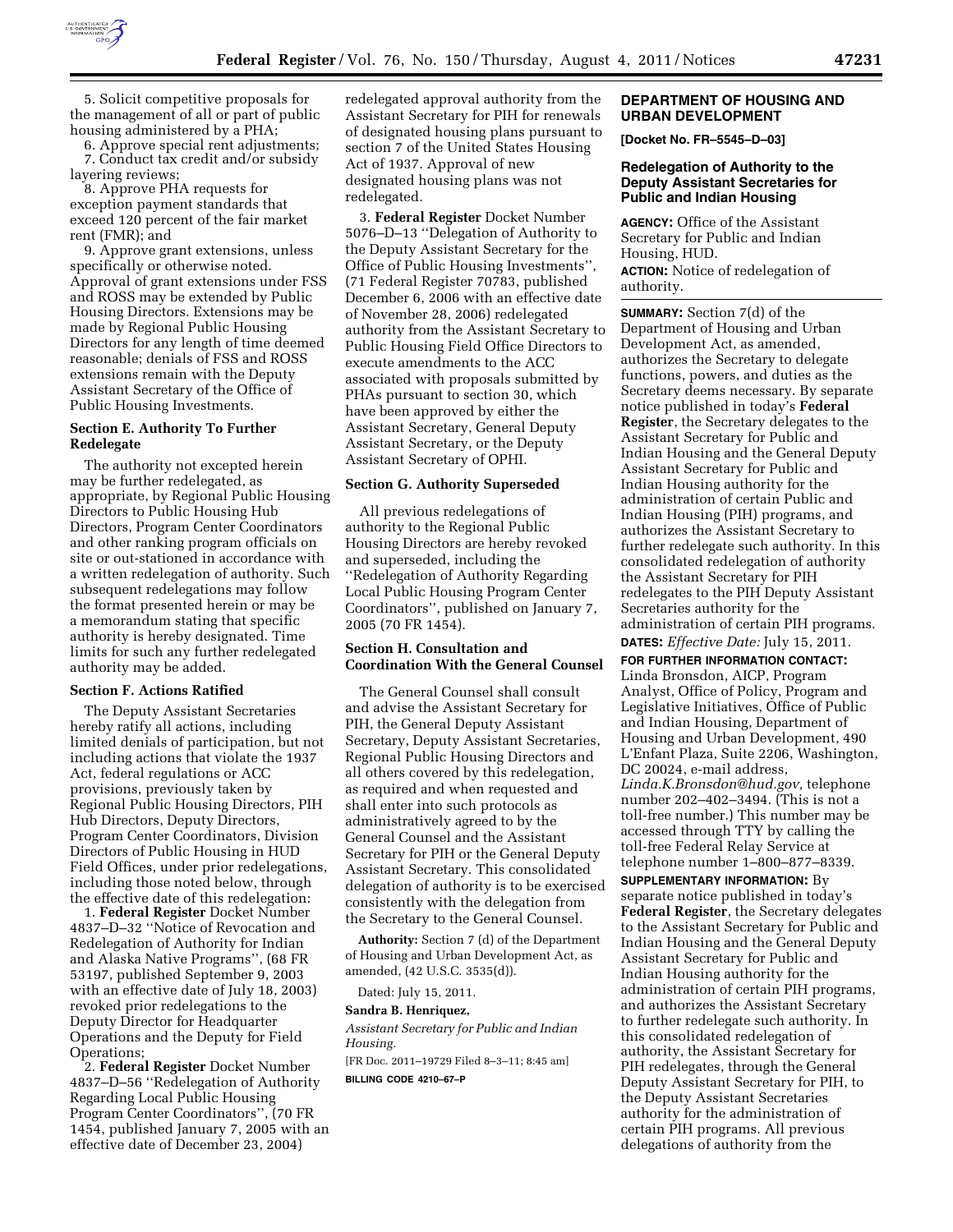Assistant Secretary for PIH to PIH's Deputy Assistant Secretaries are hereby revoked and superseded by this consolidated redelegation of authority, including the redelegation of authority from the PIH General Deputy Assistant Secretary to PIH's Deputy Assistant Secretaries published on January 13, 2009 (74 FR 1704). This consolidated redelegation of authority implements, in part, the Department's Strategic Plan to transform the way HUD does business.

#### **Section A. Authority Redelegated**

The Assistant Secretary for PIH hereby redelegates, through the General Deputy Assistant Secretary for PIH, to Deputy Assistant Secretaries for PIH the following authorities:

1. Programs under the jurisdiction of the Secretary carried out pursuant to the authority transferred from the Public Housing Administration under section 5(a) of the Department of Housing and Urban Development Act (42 U.S.C. 3534) as amended;

2. Each program of the Department authorized pursuant to the United States Housing Act of 1937 (1937 Act) (42 U.S.C. 1437 *et seq.*) as amended, including but not limited to the Public Housing Program, Section 8 Programs (except the following Section 8 Project-Based Programs: New Construction, Substantial Rehabilitation, Loan Management Set-Aside and Property Disposition) and predecessor programs that are no longer funded but have ongoing commitments;

3. PIH programs for which assistance is provided for or on behalf of public housing agencies (PHAs), public housing residents or other low-income households; and

4. PIH programs for which assistance is provided for or on behalf of Native Americans, Indian Tribes, Alaska Native Villages, Native Hawaiians, tribal entities, tribally designated housing entities, or tribal housing resident organizations, as further described in Section H.

#### **Section B. Authority Excepted**

The redelegation of authority to a Deputy Assistant Secretary does not include any authority under law specifically requiring the action of the Secretary of HUD, Assistant Secretary of PIH, or the General Deputy Assistant Secretary for PIH. Authority excepted includes authority to:

1. Issue or waive regulations, including waivers pursuant to 24 CFR 982.161(c), which permits HUD field offices to act on waivers of conflict of interests. Public Housing Field Office Directors are not to exercise this authority;

2. Issue notices to clarify regulations; 3. Issue notices of funding availability (NOFAs), handbooks, notices and other HUD policy directives; and

4. Waive any provision of an Annual Contributions Contract (ACC) including a determination of substantial breach or default in response to any violation of statute or regulations;

5. Impose remedies for substantial noncompliance with the requirements of the Native American Housing Assistance and Self-Determination Act of 1996 (NAHASDA) (25 U.S.C. 4101 *et seq.*) and/or it's implementing regulations;

6. Declare a failure to comply with the regulations of the Community Development Block Grants for Indian Tribes and Alaska Native Villages;

7. Execute Moving to Work agreements or amendments thereto; and

8. Issue limited denials of participation (LDP).

# **Section C. Authority To Further Redelegate**

In accordance with a written redelegation of authority, a Deputy Assistant Secretary may further redelegate specific authority to PIH Directors or to other ranking PIH program officials. Redelegated authority to PIH Directors or other ranking PIH program officials does not supersede the authority of a Deputy Assistant Secretary as designee of the Assistant Secretary for PIH.

### **Section D. Exceptions to Authority To Further Redelegate**

Authority redelegated from a Deputy Assistant Secretary to PIH Directors or other ranking PIH program officials is limited. Excepted power and authority, meaning authority that may not be further redelegated by a Deputy Assistant Secretary, includes authority to:

1. Offer new legislative proposals to Congress;

2. Allocate or reallocate funding among field offices;

3. Approve remedies for noncompliance requiring notice and opportunity for administrative hearing;

4. Issue a Notice of Intent to Impose Remedies under the Indian Housing Block Grant Program, Native Hawaiian Housing Block Grant Program, or Community Development Block Grant Program for Indian Tribes and Alaska Native Villages;

5. Waive provisions or instructions of PIH directives relating to the obligation or payment of operating subsidies;

6. Solicit competitive proposals for the management of all or part of public housing administered by a PHA;

7. Approve special rent adjustments; 8. Conduct tax credit and/or subsidy layering reviews, unless specifically or otherwise noted;

9. Approve PHA requests for exception payment standards that exceed 120 percent of the fair market rent (FMR); and

10. Approve grant extensions, unless specifically or otherwise noted.

## **Section E. Redelegation of Authority Concerning the Office of Public Housing and Vouchers**

The Assistant Secretary for PIH hereby redelegates, through the General Deputy Assistant Secretary for PIH, to the Deputy Assistant Secretary for the Office of Public Housing and Vouchers (OPHV) administrative, oversight and enforcement responsibilities and the authority to:

1. Administer the rental voucher assistance programs under section 8 of the 1937 Act (42 U.S.C. 1437f), including the section 8 Family Self-Sufficiency (FSS) program and section 8 Management Assessment Program (SEMAP);

2. Establish targeting and eligibility for participation in the Housing Choice Voucher (HCV) programs pursuant to section 8(o)(3) of the 1937 Act;

3. Determine payment standards for subsidy amounts by program participants pursuant to sections 8(o)(1)(B), (D), and (E) 1937 Act;

4. Develop program requirements for tenant rent and maximum rent burdens pursuant to sections 8(o)(2)(A) and 8(o)(2)(B)) and section 8(o)(3) 1937 Act, respectively;

5. Set guidance regarding violent criminal activity on or near premises and implement the statutory grounds for termination of tenancy pursuant to section 8(o)(7)(D) 1937 Act;

6. Administer tenant-based and project-based voucher assistance under section 8(o) 1937 Act;

7. Administer homeownership voucher assistance under section 8(y) 1937 Act as amended by the American Homeownership and Economic Opportunity Act of 2000 (Pub. L. 106– 569) (42 U.S.C. 1437f(y); and

8. Administer enhanced voucher assistance under section 8(t) 1937 Act.

# **Section F. Redelegation of Authority Concerning the Office of Public Housing Investments**

The Assistant Secretary for PIH hereby redelegates authority, through the General Deputy Assistant Secretary for PIH, to the Deputy Assistant Secretary for the Office of Public Housing Investments (OPHI) to perform administrative, oversight and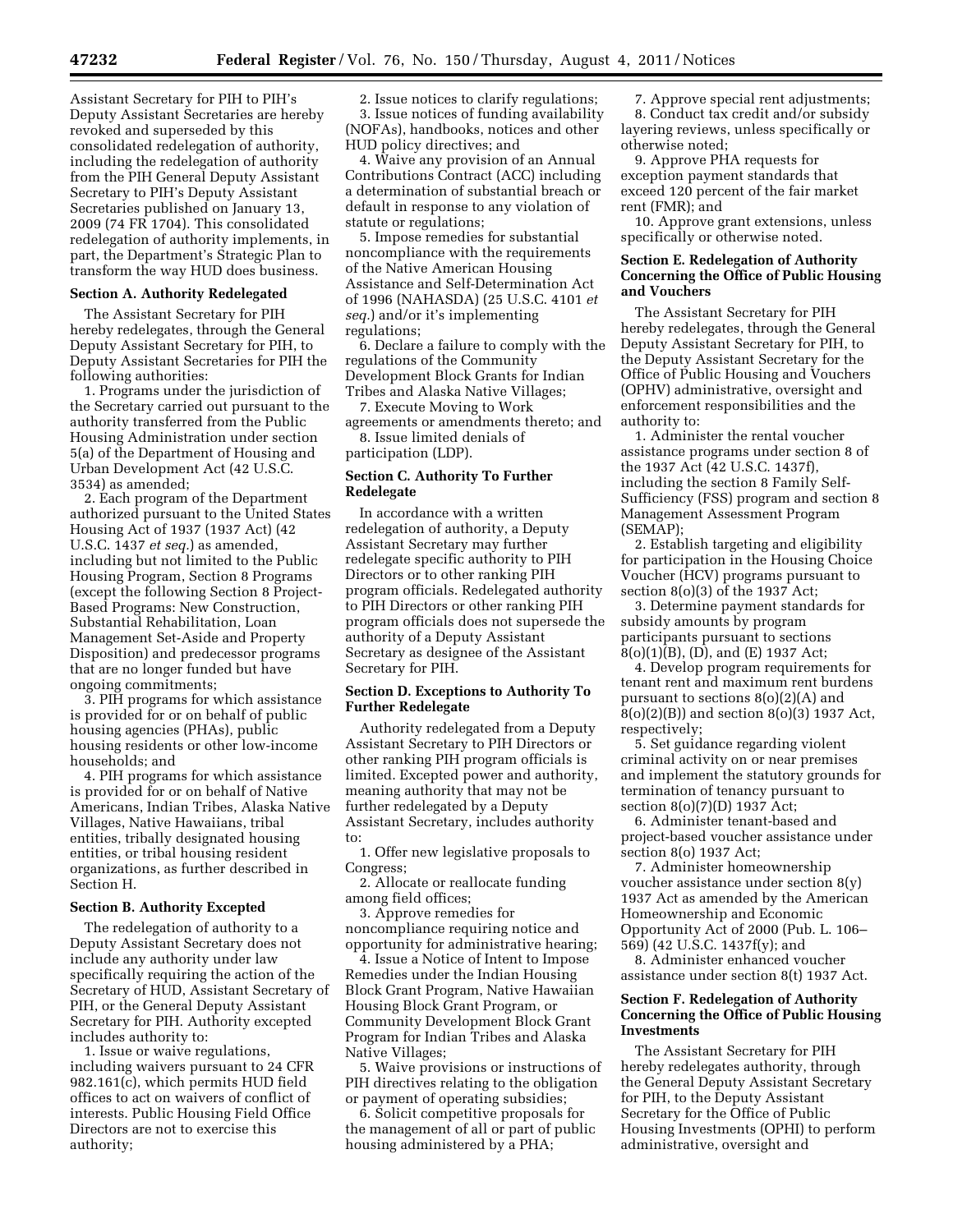enforcement responsibilities and authority for:

1. Public Housing Capital Fund pursuant to section 9 of the 1937 Act, including but not limited to, approvals of proposals submitted under the Capital Fund Financing Program (CFFP) or the Operating Fund Financing Program (OFFP) under section 9(e) of the 1937 Act, with OFFP approvals subject to coordination and consultation with PIH's Real Estate Assessment Center;

2. Required conversions pursuant to section 33, voluntary conversions pursuant to section 22, and mandatory conversions pursuant to section 202 of the 1937 Act (section 202 is repealed but continues to apply to identified and non-appealed public housing developments subject to mandatory conversion until all requirements are satisfied);

3. Resident Opportunities and Self-Sufficiency (ROSS) program pursuant to the Quality Housing and Work Responsibility Act of 1998 (QHWRA), including grant extensions for the expenditure of these funds;

4. Public Housing Neighborhood Networks (NN) program pursuant to section 9 of the 1937 Act;

5. HOPE VI Program pursuant to section 24 of the 1937 Act and Appropriation Acts, including grant extensions and issuance of defaults of HOPE VI grant agreements;

6. Choice Neighborhoods program pursuant to the FY 2010 Consolidated Appropriations Act, Division A, Title II (Pub. L. 111–117, approved December 16, 2009) and any future appropriations or authority enacted for the Choice Neighborhood Program in consultation and coordination with the Office of Housing's Multifamily Housing Programs;

7. Public Housing mortgages and security interests pursuant to section 30 of the 1937 Act, and approvals of proposals submitted thereto;

8. Mixed finance transactions, including approvals of proposals submitted thereto, pursuant to section 35 of the 1937 Act;

9. Moving to Work (MTW) demonstration program pursuant to section 204 of the Omnibus Consolidated Rescissions and Appropriations Act of 1996 including approvals of MTW annual plans and issuance of defaults of MTW agreements;

10. Demolition or disposition applications pursuant to section 18 of the 1937 Act and the implementing regulations at 24 CFR part 970;

11. Agreements for the taking of public housing property in eminent domain proceedings;

12. Homeownership programs pursuant to section 32 of the 1937 Act and including amendments under previously approved 5(h) and Turnkey III homeownership plans; and

13. Execute amendments to ACCs regarding provisions for under the Capital Fund Program and/or coordinate such executions with field offices.

# **Section G. Redelegation of Authority Concerning the Office of Field Operations**

The Assistant Secretary for PIH hereby redelegates authority, through the General Deputy Assistant Secretary for PIH, to the Deputy Assistant Secretary for the Office of Field Operations (OFO) to perform administrative, oversight and enforcement responsibilities of receiverships, regional, hub and field operations for redelegated authority under section A and the following specific authority for further redelegation:

1. ACC amendments for annual grants under the Capital Fund Program, but excluding the waiver of ACC provisions;

2. Execution of ACC amendments or releases of Declarations of Trust (DOTs) for Capital Fund Financing or mixed finance transactions when requested pursuant to an approval letter by the Deputy Assistant Secretary for the Office of Public Housing Investments.

3. Release of DOTs pursuant to a section 18 approval;

4. Coordination with the respective program office to address specific programs including Family Self Sufficiency (FSS), Resident Opportunities and Supportive Services (ROSS), Family Unification, HOPE for Elderly Independence and Service Coordinators, HUD–Veterans Administration Supportive Housing, and Moving to Opportunity and Moving to Work;

5. Concurrent approval authority for energy performance contracts (EPC) (EPCs may be approved in the Field Offices or in Headquarters);

6. Actions associated with the renewal of designated housing plans;

7. Execution of letters of support and correspondence with local congressional offices for programs, projects and ventures within the appropriate region;

8. Approval of requests by PHAs to change their fiscal year end (FYE) subject to coordination with the Real Estate Assessment Center (REAC) for PHAs with public housing units and with the Financial Management

Division of the Housing Choice Vouchers program for vouchers-only PHAs;

9. Coordination of audit responses through PIH's Audit Liaison Officer on reports by the United States General Accounting Office and through PIH's Action Official (AO) for reports by HUD's Office of Inspector General; and

10. Approval of grant extensions under the Public Housing Family Self-Sufficiency (PH–FSS) and Resident Opportunities Self Sufficiency (ROSS) programs. Such grant extensions may be made at the field level for any length of time deemed reasonable by the Public Housing Director or designee; denials of FSS and ROSS extensions remain with the Deputy Assistant Secretary of the Office of Public Housing Investments.

## **Section H. Redelegations of Authority Concerning the Office of Native American Programs**

The Assistant Secretary for PIH hereby redelegates authority, through the General Deputy Assistant Secretary for PIH, to the Deputy Assistant Secretary for the Office of Native American Programs to perform program administration, oversight and enforcement responsibilities associated with the following:

1. Programs authorized pursuant to the Native American Housing Assistance and Self-Determination Act of 1996 (25 U.S.C. 4101 *et seq.*), as amended;

2. The Community Development Block Grant Program for Indian Tribes and Alaska Native Villages authorized by section 106 of the Housing and Community Development Act of 1974 (42 U.S.C. 5306);

3. The Indian Home Loan Guarantee Program authorized by section 184 of the Housing and Community Development Act of 1992 (12 U.S.C. 1715z–13a);

4. The Native Hawaiian Loan Guarantee Fund authorized by section 184A of the Housing and Community Development Act of 1992 (12 U.S.C. 1715z–13b); and

5. Grants awarded to Indian tribes and tribal entities by the Assistant Secretary for Community Planning and Development under the Rural Innovation Fund Program, and under the Rural Housing and Economic Development Program; and

6. Coordination of audit responses through PIH's Audit Liaison Officer on reports by the U.S. General Accounting Office and through PIH's AO for reports by HUD's Office of Inspector General.